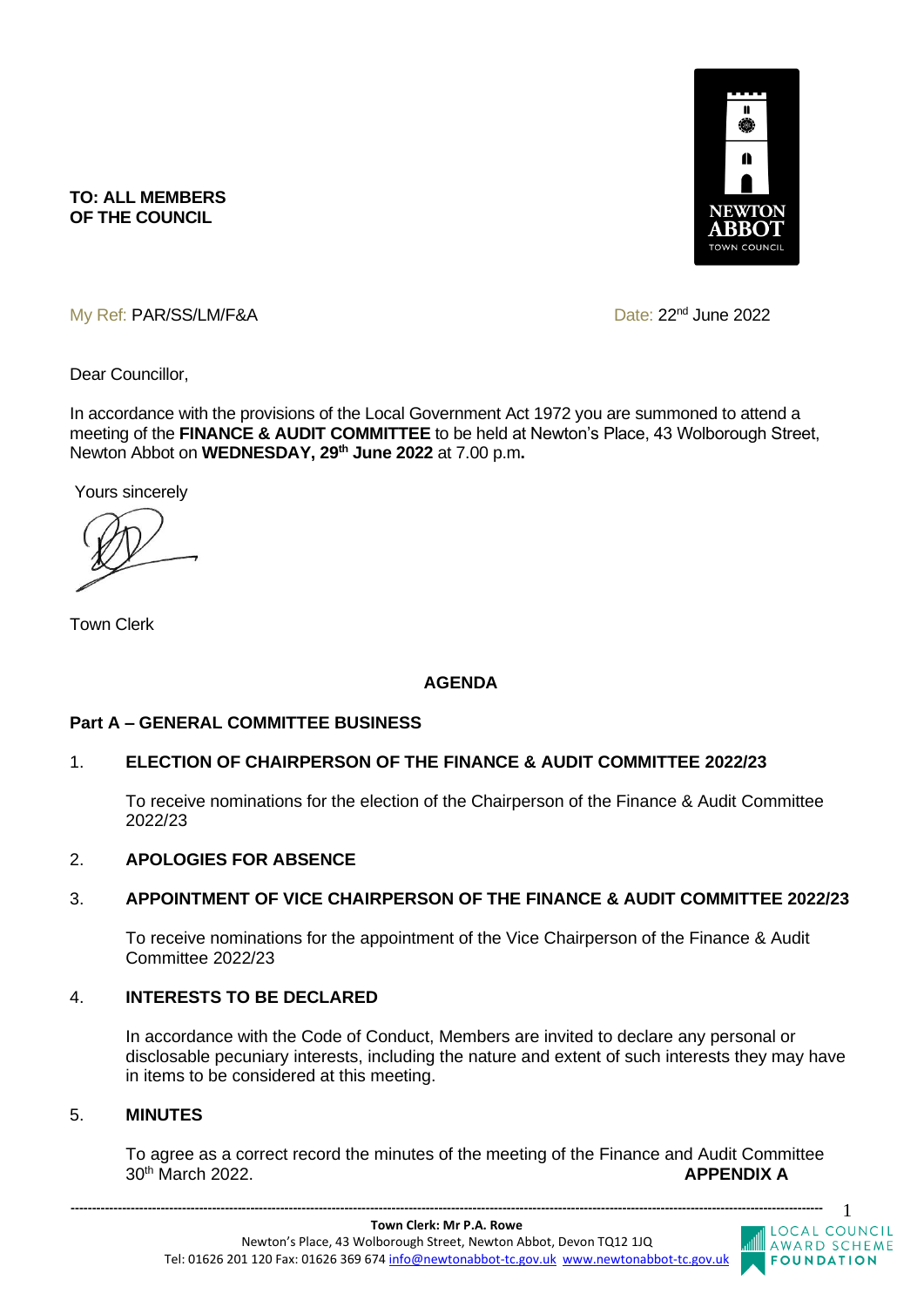## 6. **COMMITTEE TERMS OF REFERENCE**

To review the Committee Terms of Reference for the Finance & Audit Committee 2022/23 **APPENDIX B**

## 7. **SUB-COMMITTEES/WORKING PARTIES/FORUMS**

To receive the minutes of the following Sub-Committees: -

a) Strategic Planning Forum  $-18<sup>th</sup>$  May 2022 Chairperson – Cllr M Hocking **APPENDIX C** 

#### 8. **PUBLIC PARTICIPATION** (7.00 – 7.15 p.m.)

The Committee sets aside, a short period at the commencement of the meeting when the public can ask questions or make statements.

## **PART B – ITEMS FOR DECISION**

## 9. **FUNDING APPLICATION REQUEST**

To consider a funding application request on behalf of Green Futures Newton Abbot **APPENDIX D**

#### 10. **SEED FUND**

To hear a report from the Deputy Town Clerk on any Seed Fund applications.

#### 11. **INCOME AND EXPENDITURE**

(a) Accounts paid since the last meeting – Income and Expenditure Statements for February 2022 to 31st May 2022

| <b>Bank Reconciliation February 2022</b><br>Cash Received February 2022<br>Internal Audit 28.02.22<br>Payments 01.02.22 to 28.02.22            | <b>APPENDIX E1</b> |
|------------------------------------------------------------------------------------------------------------------------------------------------|--------------------|
| Cash received 01.03.22 to 31.03.22<br><b>Bank Reconciliation March 2022</b><br>Internal audit 31.03.22<br>Payments 01.03.22 to 31.03.22        | <b>APPENDIX E2</b> |
| <b>Bank Reconciliation April 2022</b><br>Cash received 01.04.22 to 30.04.22<br>Internal Audit April 2022<br>Payments made 01.04.22 to 30.04.22 | <b>APPENDIX E3</b> |
| <b>Bank Reconciliation May 2022</b><br>Cash received 01.05.22 to 31.05.22<br>Internal audit May 2022<br>Payments made 01.05.22 to 31.05.22     | <b>APPENDIX E4</b> |